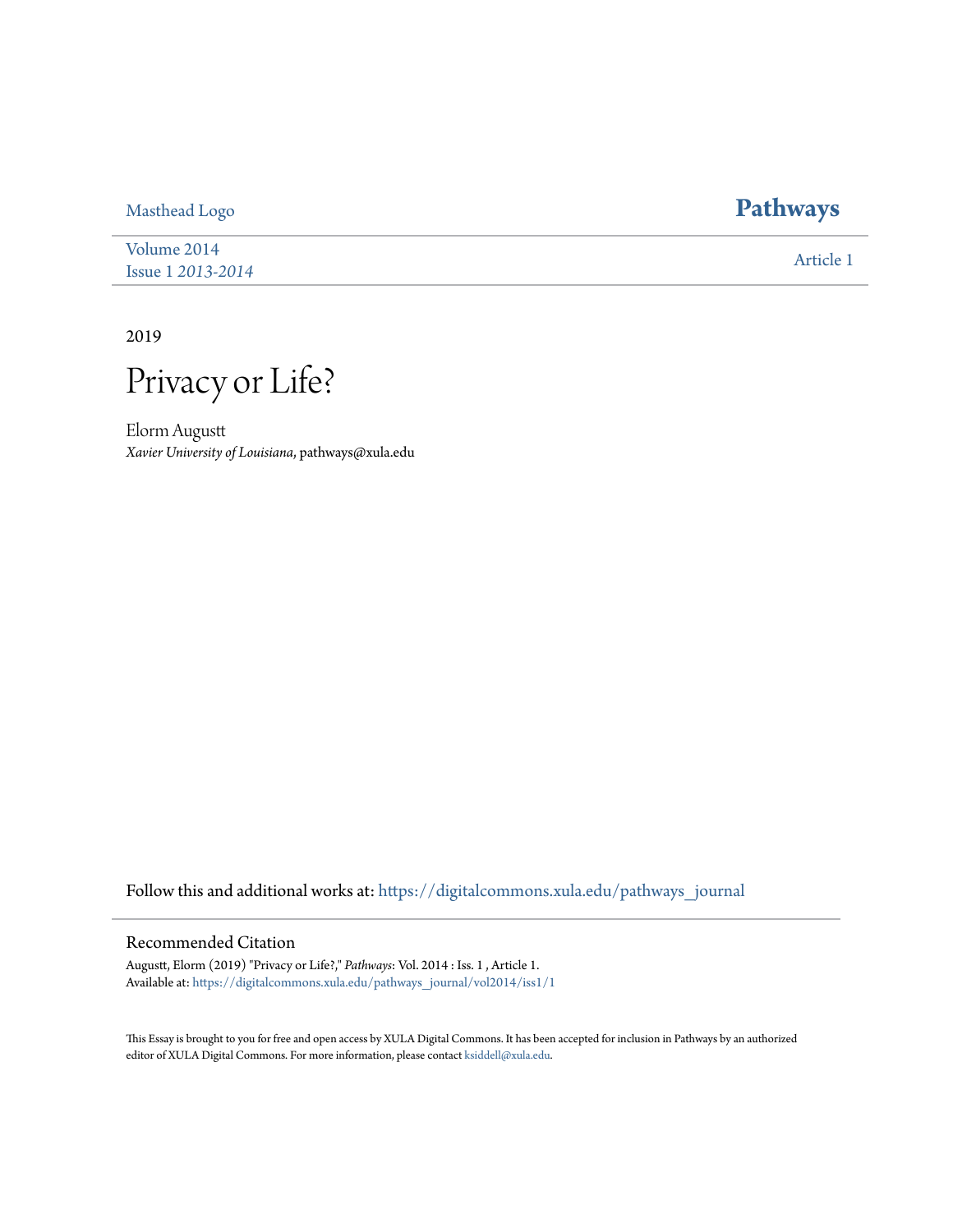Elorm Augustt

## *Privacy or Life?*

No! Don't do it! It doesn't have to be this way! My voice trembles as I convince my best friend not to pull the trigger to end her life. I don't know where she got the gun, but I am determined to stop her from using it. At first, I was not sure what to do or what to feel. Should I be upset that she feels this way, upset at myself for not approaching the situation earlier, not saying anything. How am I supposed to stop a situation like this? How could I not see this? How could I not see that things were this serious? As I open my mouth to convince her not to do it she pulls the trigger……...but thank God that gun was not loaded. This experience was by far the most life-changing experience of my life. My mindset on not only friendship, but on boundaries and privacy went through three completely different stages before, during, and after the incident.

What led up to this situation were her ongoing problems with her older boyfriend. He was verbally and occasionally physically abusive. Afraid to leave him, my friends stuck it out for two years hoping it would get better, only to find things getting worse and worse. I was always her cover story to her parents. Whenever she would meet up with him or stay at his house, I was the friend she used. She made me promise not to say anything to anyone, especially to her strict parents. I thought I was just being a loyal friend, telling harmless lies to help my best friend be with the person she loved and cherished. At first that is what it was, until the abuse started. At that point, we were all a year in and too deep to find our way out. She promised that she would break up with him and momentarily she did, until they got back together again hoping things would change. She would come to school depressed, tired, in pain. Her straight A's were even starting to slip. I figured the only way I could help her was to keep her from getting in trouble and keep my mouth shut. I thought of it as her business. Who was I to tell anyone about it, and as

1